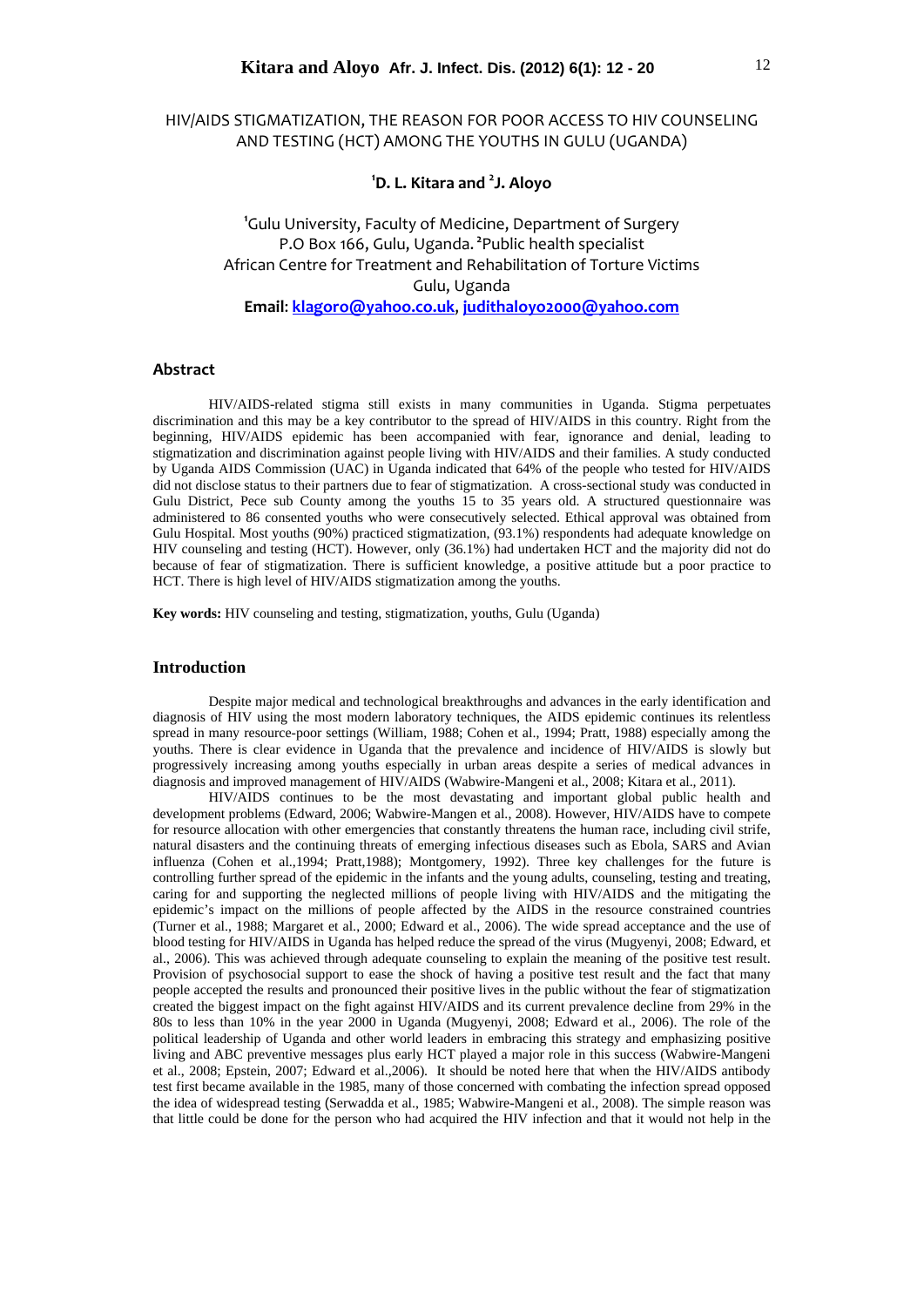prevention of its spread to other people. They did not consider the powerful message that would come out of the people who would live positively with it (Edward et al., 2006; Mugyenyi, 2008; Gonzalez, 1992).

Today, however there are antiretroviral drugs (ARVS) that when administered early can prevent, delay the onset of full blown AIDS and improve the quality of life of the victim. The best HCT program offers both the pre and post test counseling and treatment (Turner et al., 1988; Annabelle et al., 2011). There is speculation that it is possible to be HIV positive without developing AIDS (Mugyenyi, 2008). Those who have HIV positive results will be monitored, supported and counseled to live positively and studies have shown that it has helped them live longer, more productive and useful life. Currently there are people in Uganda on ARVS who have lived for over 20 years with HIV/AIDS (Turner et al., 1988; Annabelle et al., 2005; Wabwire-Mangeni et al., 2008). HCT is the best and objective way to diagnose HIV infection (Turner et al., 1988) and this study was designed to assess the knowledge, access and hindrances of HCT amongst the youths in this post-conflict area of Gulu.

### **Materials and Methods Setting**

We conducted in-depth questionnaire interviews with youths of Commercial Road Parish. It is one of the parishes in Pece sub County of Gulu Municipality in Northern Uganda. This study was conducted from January to June 2009. Gulu Municipality is a city in northern Uganda and it is 343km north of the capital Kampala. This place is just recovering from the 20 year old civil war. It is strategically located and endowed with its transport terminals and pivoted role in the vast and profitable distribution of goods in the region. It is the regional center for northern Uganda and draws a largely rural population; many of whom were displaced into camps famously known as the internally displaced peoples camps (IDPS) for safety from the insurgency. It shares borders with Southern Sudan where lucrative cross border trade takes place. It is also located on the highway of the "Great North Road" which runs from Cape Town in South Africa to Cairo in Egypt. According to the Revised Gulu District Development Plan 2009/2010, Gulu municipality has a population of 119,430 and composed of four sub counties; Pece, Laroo, Bardege and Layibi (GDPU, 2009/2010). Pece sub County has a population of 36,133 and composed of 4 parishes and 16 villages. One of the parishes is Commercial Road Parish with a population of 14,600 which was chosen as a study site purposively because of its high population density (14,600 people in 2.25 square kilometers and a youthly population of over 40% of the total population in the Parish. This Parish was massively affected by displacement of persons from the neighboring rural communities**.** 

### **Design**

 This was cross-sectional study conducted among the youths 15 to 35 years using a prepared questionnaire designed for data collection.

### **Selection of participants**

A total sample of 86 respondents was selected and we used questionnaires to collect data from respondents from different households to complete the numbers for the study. The study variables were controlled by interviewing only respondents, who were residents of the parish, had consented and of qualifying age. Questionnaires were administered by the interviewers at the respondents' residence to collect the data required. Informed verbal and written consents were obtained from the respondents before the indepth interviews were conducted and they had to freely agree to join the study and provide the required information. The questionnaire was pilot tested among the youths of Bar dege Sub county, Kasubi Parish in Gulu Municipality, and was designed to collect the background demographic data and the detailed information on HIV counseling and testing (HCT). After the test, it was improved to help the youths recall the HCT events and space added to consider other relevant information. The tested questionnaires were then administered to the respondents to obtain the accurate information needed. In order to avoid an unnecessary semantic misunderstanding, the questionnaire was written in simple English and translated into Luo, the main regional language by the investigators in conjunction with a trained interviewer and interpreter. The respondents were asked open-ended questions to describe their knowledge, attitude, hindrances and practices to HCT and also made to restate their information before entry in to the questionnaire. HIV counseling and testing (HCT) was defined as the process by which an individual, couple, or family receives HIV testing and counseling on HIV prevention, treatment, care, and support (Wabwire-Mangeni et al., 2008; Kitara et al., 2011). Extra spaces were used as qualifying remarks which aided considerably in giving answers to specific questions and providing additional information which assisted the researchers. During the data collection process, confidentiality, respect, privacy and high moral principles were observed. The sampling technique from the Parish to the village to households was consecutively conducted. In the households the youths were consecutively sampled for the interviews based on the village, informed consent and age. A maximum of 2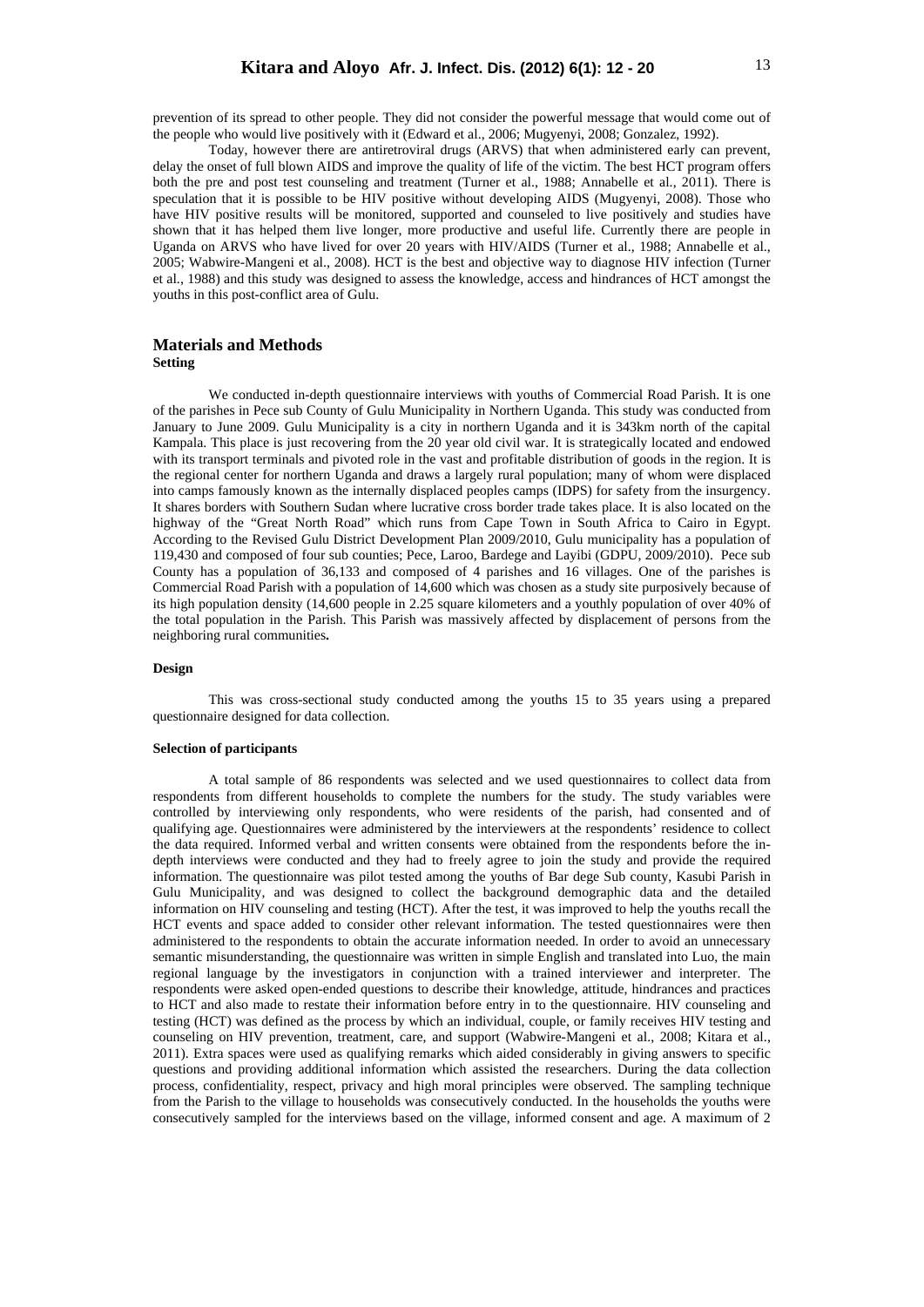youths were sampled per household. Overall 60 households were selected and samples of 86 youths were obtained.

# **Data collection**

Questionnaire and interviews were used to collect data on the socio-demographic characteristics, the knowledge, attitudes and hindrances to the access of HCT services in the parish. Two trained research assistants, with the authors supervising, collected data. The two trained research assistants (1 male and 1 female) were Clinical officer students in their final year with experience in HIV/AIDS counseling and testing. The average length of each interview was 30 mins. The questionnaire interviews were conducted in English since most of the respondents could speak and understand English language well enough.

The Parish was visited between 8:30am and 5:30pm on weekdays and between 9:00pm and 4:00pm on Saturdays. These periods were the periods when respondents could be easily found at home.

Dependent variable: HIV/AIDS counseling and testing (HCT) among the youths in Commercial Road Parish. This was specifically to establish their knowledge, attitudes and hindrances to HCT.

Independent variables: These were sex, age, tribe, religion, level of education, occupation, marital status, the distance from the HCT centres, the hindrances to access to HCT.

#### **Analysis**

The data obtained were put in descriptive form and analyzed in percentages and fractions.

## **Ethical consideration**

The study was approved by the Research and Ethics Committee of Gulu Regional Referral Hospital. Permission to collect data was sought from the owners and the managers of the barbershops. Informed consent was obtained from youths before the interviews.

| The ages of the respondents             |                  |            |  |
|-----------------------------------------|------------------|------------|--|
| Age ranges                              | Frequency (N=86) | Percentage |  |
| $15-19$                                 | 9                | 10.5       |  |
| $20 - 24$                               | 21               | 24.4       |  |
| 25-29                                   | 13               | 15.1       |  |
| 30-35                                   | 43               | 50.0       |  |
| Level of Education of the respondents   |                  |            |  |
| Primary                                 | 14               | 16.0       |  |
| secondary                               | 34               | 40.0       |  |
| Tertiary                                | 38               | 44.0       |  |
| Marital status of the respondents       |                  |            |  |
| <b>Status</b>                           |                  |            |  |
| Married                                 | 32               | 37.0       |  |
| Not Married                             | 52               | 61.0       |  |
| Divorced                                | $\overline{2}$   | 2.0        |  |
| Who does the respondent live with?      |                  |            |  |
| <b>With Parents</b>                     | 83               | 97.0       |  |
| on their own                            | 3                | 3.0        |  |
| Distances of respondents to HCT centres |                  |            |  |
| $< 1$ Km                                | 80               | 93.0       |  |
| 1 <sub>Km</sub>                         | 5                | 6.0        |  |
| $> 1$ Km                                | 1                | 1.0        |  |
| Occupation of the respondents           |                  |            |  |
| Student                                 | 4                | 5.0        |  |
| Pupils                                  | 3                | 3.0        |  |
| <b>Family Business</b>                  | 30               | 35.0       |  |
| Peasant Farmer                          | 49               | 57.0       |  |

**Table 1:** Data on Demographic characteristics of respondents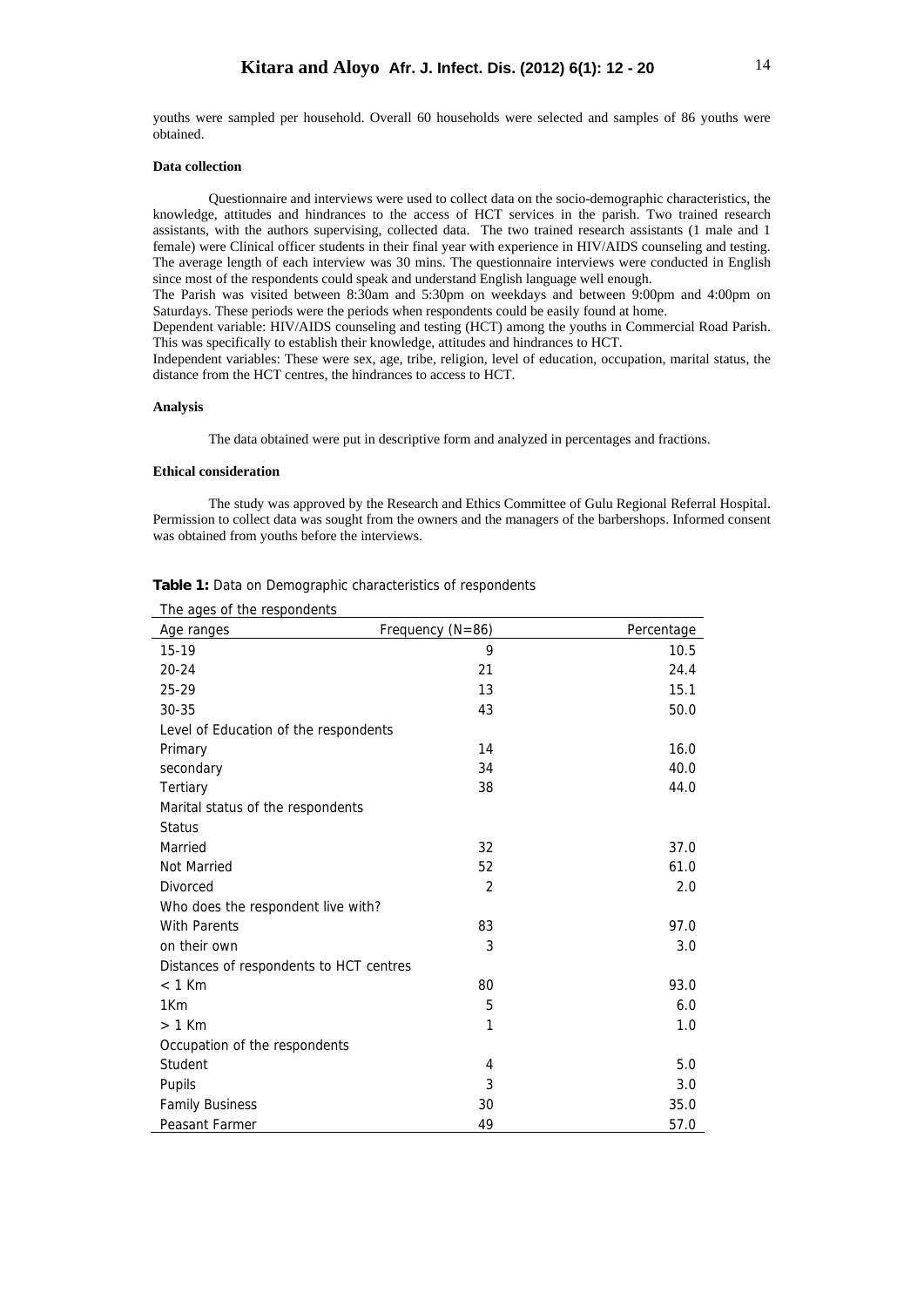# **Results**

#### **Data on Socio-demographic characteristics of the patients (Table 1)**

The respondents' ages ranged from 15 to 35 with a mean of 31 years and the peak being 31-35 years. Female to male ratio was1.1:1. Thirty seven percent (37%) of the youths were married, (61%) were not married and (2%) were divorced. Most respondents (83.7%) had attained a post primary education and their occupation were mainly peasant farming (57%) and nearly all the youths lived with their parents (97%) and most were within 1 km from HCT centre (93%)(Table 1).

# **Table 2:** Data on HIV/AIDS Stigmatization

| Respondents                                                            | Frequency $(N=86)$ | Percentage |  |
|------------------------------------------------------------------------|--------------------|------------|--|
| Those who have stigmatized                                             | 77                 | 90.0       |  |
| Have never stigmatized                                                 | 9                  | 10.0       |  |
| The people who were stigmatized by the respondents                     |                    |            |  |
| Family members                                                         | 4                  | 4.5        |  |
| Close friends                                                          | 8                  | 8.9        |  |
| Someone they know                                                      | 63                 | 73.3       |  |
| Stranger                                                               | 11                 | 13.3       |  |
| Views of the respondents to HIV/AIDS stigmatization                    |                    |            |  |
| Reduces HIV spread                                                     | 48                 | 56.0       |  |
| Wouldn't reduce HIV Spread                                             | 38                 | 44.0       |  |
| How respondents conducted HIV/AIDS stigmatization                      |                    |            |  |
| Verbal abuse                                                           | 19                 | 22.0       |  |
| Pointing Accusing finger                                               | 19                 | 22.0       |  |
| Avoidance of a HIV victim                                              | 28                 | 33.0       |  |
| Denial of food to the Victim                                           | 5                  | 6.0        |  |
| Refusal to share utilities with the victim                             | 5                  | 6.0        |  |
| Others                                                                 | 9                  | 11.0       |  |
| The evidence respondents used to characterize a person as HIV positive |                    |            |  |
| <b>Weight Loss</b>                                                     | 9                  | 10.0       |  |
| <b>Red Lips</b>                                                        | 8                  | 9.0        |  |
| <b>Body Rashes</b>                                                     | 7                  | 8.0        |  |
| Persistent cough                                                       | 8                  | 9.0        |  |
| Loss of a spouse                                                       | 15                 | 17.0       |  |
| Loss of a child and rumours                                            | 9                  | 11.0       |  |
| Seen the HIV test results                                              | 23                 | 27.0       |  |
| Person taking ARVS                                                     | 8                  | 9.0        |  |

#### **Data on the answers to HIV stigmatization (Tables 2 and 5a)**

Most respondents had practiced HIV/AIDS stigmatization (90%) and only 10% had not. There was fair knowledge of respondents to HIV stigmatization (49%) but the majority 51% did not know what HIV stigmatization was. According to those who knew; verbal abuse, denial of food and refusal to share utilities was HIV stigmatization.

The most commonly stigmatized people by respondents were: Family members (4.5%), friends (8.9%), someone you know (73.3%) and a stranger (13.3%).

Most (56%) respondents' reason for HIV/AIDS stigmatization was to reduce the spread of HIV while 44% believed it would not reduce HIV/AIDS spread. Most respondents (74%) reported that they were informed about HCT through FM radios, (15%) from friends, (10%) from youth friendly clinics and (1%) from others. The respondents acknowledged that they practiced stigmatization by; Avoidance of the victim (33%), verbal abuse (22%), pointing accusing finger on the victim (22%), others (11%) (Sharing of a bed etc), (6%) denial of food to victim and refusal to share utilities respectively. The evidence used by respondents to characterize a person as HIV/AIDS positive were; Weight Loss (10%), Red Lips (9%), Body Rashes (8%), Persistent Cough (9%), Loss of a spouse (9%), Loss of a child and rumours (11%), Seen the HIV test results (27%) and someone with a confirmed diagnosis and taking ARVS (Table 2).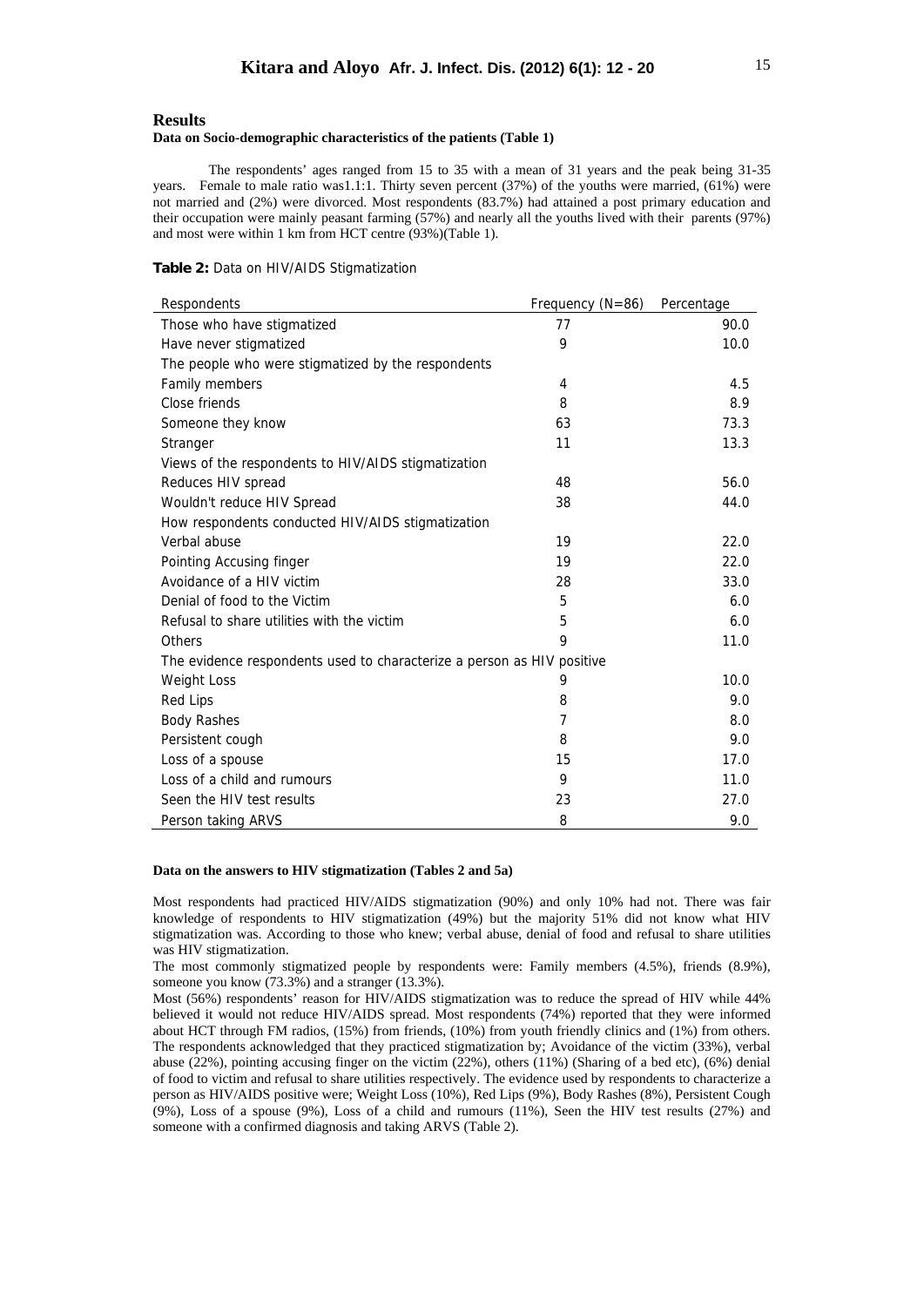**Table 3:** Data on the respondents about HCT

| Knowledge on HCT                                          | Frequency (N=86) | Percentage |  |
|-----------------------------------------------------------|------------------|------------|--|
| Adequate knowledge                                        | 80               | 93.0       |  |
| Inadequate Knowledge                                      | 6                | 7.0        |  |
| Knowledge about the benefits of HCT                       |                  |            |  |
| Recognized the benefits of HCT                            | 84               | 97.7       |  |
|                                                           |                  |            |  |
| Does not know the benefits                                | 2                | 2.3        |  |
| Sources of HCT information to the respondents             |                  |            |  |
| <b>Health workers</b>                                     | 36               | 41.9       |  |
| Friends                                                   | 11               | 12.8       |  |
| Radios                                                    | 23               | 26.7       |  |
| Others (News papers, social functions)                    | 16               | 18.6       |  |
| Attendance of HCT by the respondents                      |                  |            |  |
| Undertook HCT                                             | 31               | 36.0       |  |
| Has not undertaken HCT                                    | 55               | 64.0       |  |
| Recommendation by respondents on who should undertake HCT |                  |            |  |
| <b>Students</b>                                           | 34               | 39.5       |  |
| <b>Barmaids</b>                                           | 33               | 38.4       |  |
| <b>Married Couples</b>                                    | 10               | 11.6       |  |
| Others                                                    | 9                | 10.5       |  |

### **Data on answers to the HIV counseling and testing (HCT) (Table 3)**

Most respondents **(**93%) had adequate knowledge on HCT while (7%) had inadequate knowledge. Most respondents (41.3%) received HCT information from health workers, (12.6%) from friends, (26.9%) from the media (Radio mainly) and (19.2 %) from the others e.g. newspapers, posters and functions and schools. On the benefits of HCT; most respondents **(**97.7%) mentioned more than 2 benefits of HCT while 2.3% could not mention any benefit but recognized the danger of contracting HIV/AIDS as one of the benefits. Most respondents (97%) knew the location of the youth friendly clinics whereas 3% did not know. The youth friendly clinics were those clinics established by the Uganda Ministry of Health in all districts of Uganda and they provide free and an interrupted HCT services to youths. Respondents' attitudes towards HIV testing was; Forty three (43%) would not test for HIV/AIDS while (57%) would test for the virus. Most respondents (82%) who would get tested could easily disclose their status while only (18%) felt uncomfortable about disclosing their HIV status.

Most respondents (39.5%) recommended that HCT services should be provided to the students, (38.4%) to Barmaids, and (11.6%) to married couples and (10.4%) to the others.

Most respondents (88.4%) agreed that it was proper to discuss HCT results openly to colleagues, friends and the public. Those who expressed positive attitudes towards discussing HCT openly reported that they would feel free to talk about it with a health worker mainly, then a friend who keeps secrets, a wife or a girlfriend. However, (11.6%) reported that it was not proper to discuss the HCT openly. However, those who said it was not proper to discuss HCT openly said they would only consider discussing it with a health worker otherwise they would prefer to keep the information to themselves because of the fear of stigmatization (Table 3).

### **Data on reasons for poor access to HCT (Table 4)**

The reasons why respondents were not undertaking HCT were: Most respondents (70%) feared stigmatization, (7%) due to fear of knowing one's HIV status, (8%) because of fear of being identified as HIV victim, (10%) was due to self denial/ loss of self-esteem and getting responsible for their HIV status, (5%) due to other reasons such as loss of boy/girlfriends.

## **Data on other variables explored (Tables 5a, b)**

Feelings of respondents towards other people undertaking HCT were that; most respondents (84.9%) approved that more people should undertake HCT and (12.8%) were not bothered about others whereas  $2.3\%$  could only sympathize with those that had not undertaken HCT.

It should be noted that the attendance of HCT among respondents was that only 36.1% of respondents had ever undertaken HCT and 63.9% had not undertaken and were not planning to do so in the near future.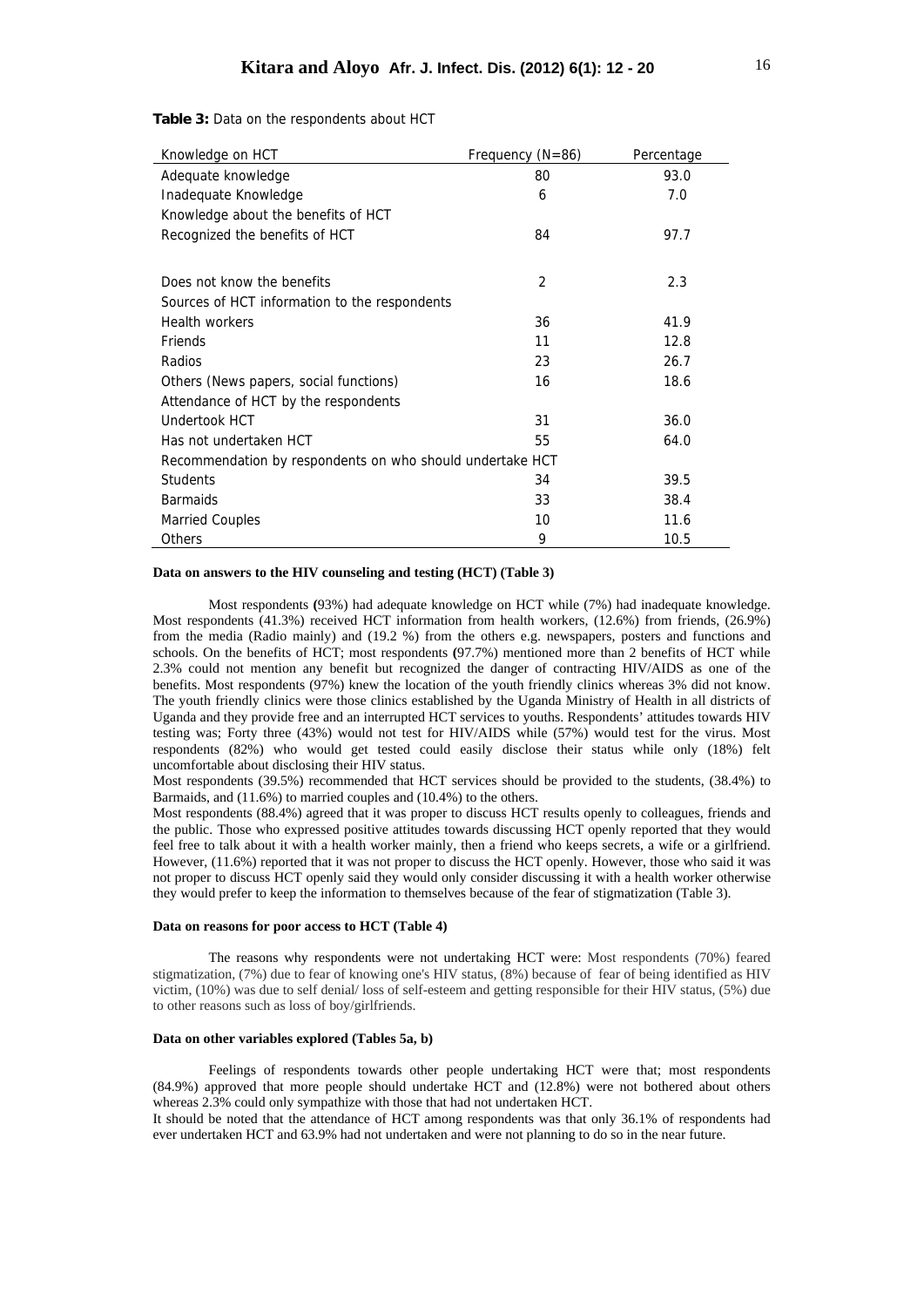| Reasons for poor access            | Frequency $(N=55)$ | Percentage |
|------------------------------------|--------------------|------------|
| Fear of Stigmatization             | 38                 | 70.0       |
| Fear of Rejection by friends       | 4                  | 8.0        |
| Fear of knowing HIV status         | 4                  | 7.0        |
| Fear of Denial/Loss of self esteem | 6                  | 10.0       |
| <b>Others</b>                      | 3                  | 5.0        |
| Total                              | 55                 | 100.0      |

**Table 4:** Data on Reasons for Poor access

Most respondents (70.9%) who undertook HCT were females and 29.1% males. Only (36.1%) of respondents undertook HCT. With regards to the number of sessions undertaken, 9.7% visited once, 58.1% visited twice and 32.2% visited HCT more than twice. The majority of the respondents (67.8%) did not complete the required number of sessions as prescribed by the Ministry of Health protocol for HCT (total of at least 3 sessions conducted consecutively in a period of six months).

With regards to attending HCT together as a couple: Out of the 31 couples that undertook HCT, 80.6% undertook HCT without their partners while only 19.4% attended with their partners. Among those who did not undertake HCT with their partners, 68.0% discussed test results with their partners while 32% of those who tested as a couple did not disclose their status to partner.

With regards to the number of sexual partners; few respondents (22%) had a single sexual partner, 33% had two sexual partners and 45% had more than three sexual partners concurrently. Most respondents with a single sexual partner (58%) were females and the rest males.

### **Table 5(a):** Data on other variables

The respondents rating to determine the level of knowledge and attitudes to HCT

| Knowledge to HCT | Ratings  |
|------------------|----------|
| Variables        | Adequate |

| Variables                         | Adequate                         | Inadequate                                                             |  |
|-----------------------------------|----------------------------------|------------------------------------------------------------------------|--|
| Define HCT                        | Can define HCT                   | Unable to define HCT                                                   |  |
| How it is conducted               | Can explain a process of<br>HCT. | Couldn't explain the process of<br>HCT<br>Couldn't mention any uses of |  |
| The uses of HCT                   | Gives at least 4 uses of HCT     | <b>HCT</b>                                                             |  |
|                                   | Mentions 3 HCT sites in the      |                                                                        |  |
| Where it is conducted             | area                             | Knows the HCT sites in the area                                        |  |
|                                   | Mentions at least 2 obstacles    |                                                                        |  |
| The obstacles to HCT              | to HCT                           | Couldn't mention any obstacles                                         |  |
| The Respondents' Attitudes to HCT |                                  |                                                                        |  |
| Variables                         | Poor                             | Good                                                                   |  |
| Disclosure of HCT results         | Does not                         | Does not                                                               |  |
|                                   |                                  | Willing to undertake/Undertaken                                        |  |
| Undertaking HCT                   | Not willing to undertake HCT     | HCT                                                                    |  |
|                                   |                                  | willing to convince others to                                          |  |
| Those who haven't taken HCT       | Does not care                    | undertake HCT                                                          |  |
| Knowledge of HCT sites            | Not interested in Knowing        | Knows the HCT sites in the area                                        |  |

# **Discussion**

Most of the respondents' homes were located within one kilometer from the HCT centres. The location of the homes of the youth did not negatively influence their access to the HCT centres which were mainly located near the parish and these centres were not charging any fee (Table 1). The reason cited most for lack of access was the fear of stigmatization from the community (Table 4**).** This study did not note any specific problems of breach of confidentiality or parents preventing the youths from undertaking HCT that could deter the youth from accessing HCT centres. Youths as young as 12 years in Gulu could undertake HCT without the consent of the parents and in the absence of the parents (UNAIDS, 2009), (Wabwire-Mangen et al., 2008). This made it clearer that in spite of the available HCT services at no fee and at close proximity to the youths, only a few youths undertook HCT (Table 3)

 HIV/AIDS stigmatization is not a straightforward phenomenon because the attitudes towards the epidemic and those affected vary massively (Ban Ki-moon, 2008b). It should be noted that AIDS-related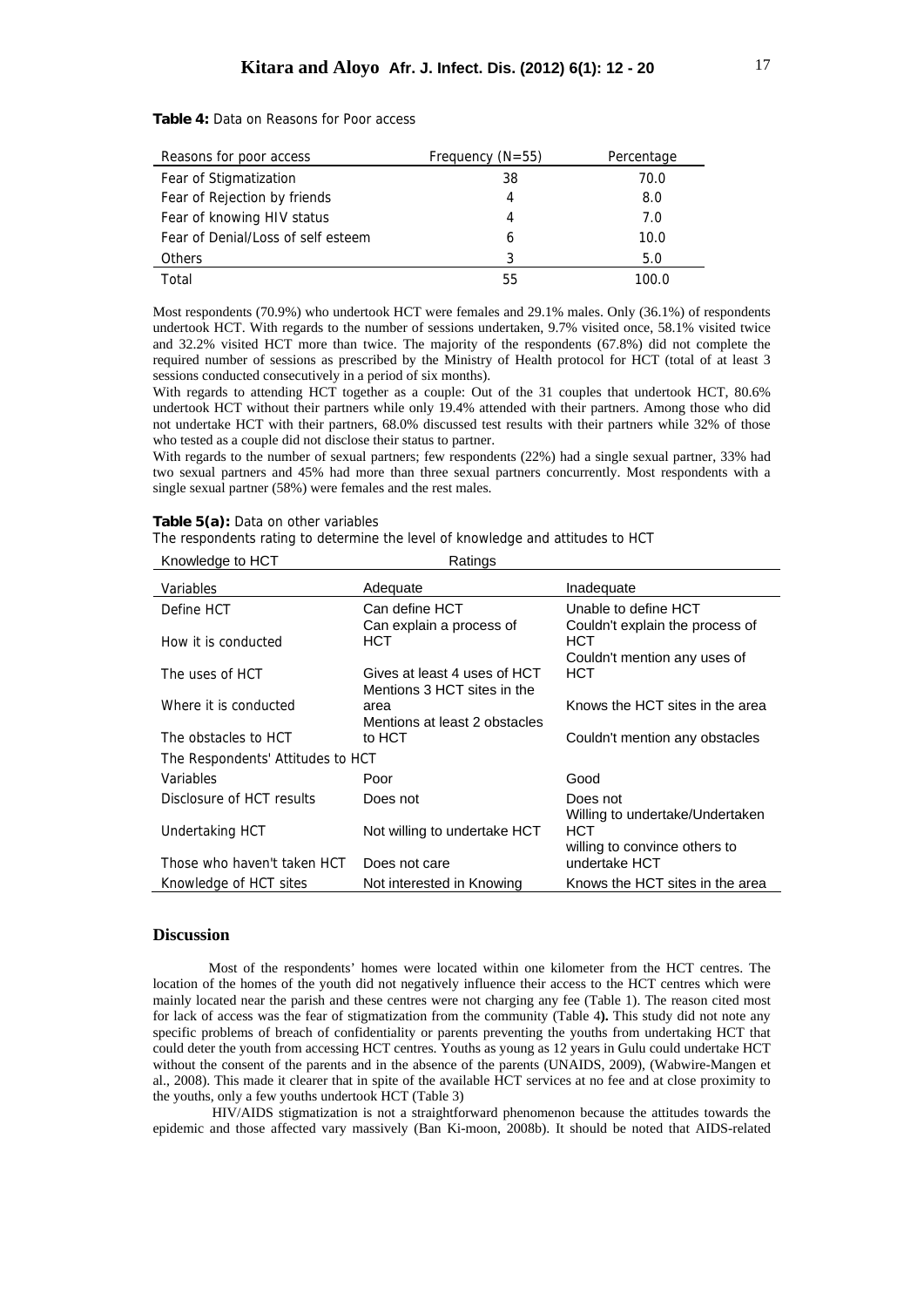stigma is not static. It changes over time as HIV infection levels, knowledge of the disease and treatment availability varies (UNAIDS, 2008). We wish to observe here that even within our country, reactions to HIV/AIDS will vary between individuals, groups of people, religion, gender, sexuality, age and levels of AIDS education because all affect how somebody feels about HIV/AIDS and their responses (UNAIDS, 2008). We note here that from early in the AIDS epidemic in Uganda, a series of powerful images were used that reinforced and legitimized stigmatization (WHO, 2003; Makoae*,* 2009; Edward et al.,, 2006). HIV infection was looked at as punishment (e.g. for immoral behaviour), HIV/AIDS as a crime (e.g. in relation to innocent and guilty victims), HIV/AIDS as a war (e.g. in relation to a virus which must be fought), HIV/AIDS as horror (e.g. in which infected people are demonized and feared), HIV/AIDS as otherness (in which the disease is an affliction of those set apart) (WHO, 2003; Makoae et al.*,* 2009). The youths in the post-conflict Gulu were not spared from this kind of messages, infact the civil war, the displacement in to camps (IDPS) and the urban life experiences further created a more negative attitude towards behaviour change as had earlier on been propagated in Uganda and which created the greatest impact in the reduction in the prevalence of HIV/AIDS in Uganda from 29% in the 80s to less than10% in 2000 (Wabwire-Mangen et al.,, 2008; Kitara et al., 2011; Edward et al., 2006). UN Secretary-General Ban Ki Moon says, "Stigma remains the single most important barrier to public action. It is a main reason why too many people are afraid to see a doctor to determine whether they have the disease, or to seek treatment. It helps make AIDS the silent killer, because people fear the social disgrace of speaking about it, or taking easily available precautions".

Most of the youth in this community (90%) practiced HIV stigmatization using different forms of methods to stigmatize their victims (Table 2**)** and this may probably be the reason behind the increasing prevalence and incidence of HIV/AIDS among the youth of Gulu in Northern Uganda (UNAIDS, 2010)**.** This was also observed by the UN secretary General who noted rightly that HIV Stigmatization is one of the chief reasons why the AIDS epidemic continues to devastate societies around the world. The youth noted that HIV Stigmatization does not only make it more difficult for them to try to come to terms with HIV and manage their illness on a personal level, but also that it interfered with their attempts to fight the HIV/AIDS epidemic including the fear to undertake HCT as the beginning of a continuum for HIV care and support (UNAIDS, 2008; WHO, 2003) (Table 3).

On a national level in Uganda, the stigma associated with HIV was observed to be a possible deterrent of the government from taking fast, effective action against the epidemic, whilst on a personal level it could make individuals reluctant to access HIV counseling and testing (HCT), treatment and care (UNAIDS,2008), (WHO, 2003). This was similarly observed in this study **(**Table 3**).** Our study defined HIV/AIDS-related stigma and discrimination as prejudice, negative attitudes, abuse and maltreatment directed at people living with HIV/AIDS (Makoae et al.*,* 2009; Roura et al., 2009; Wolfe et al., 2008) and that for the youth, HIV stigmatization could lead them to being shunned by family, peers and the wider community; thus an erosion of their rights, psychological damage, and could negatively affect their success of HIV testing and treatment (Makoae et al.*,* 2009; Roura et al., 2009; Wolfe et al., 2008) . This was clearly observed in this study where over 70% of respondents feared to undertake HCT because of fear of stigmatization from the community **(**Table 4**)**. Fear of contagion coupled with negative, value-based assumptions about people who are infected leads to high levels of stigma surrounding HIV/AIDS (UNAIDS, 2008; Makoae et al.*,* 2009; Wolfe et al., 2008) and this was clearly shown by these youths (33%) avoiding their colleagues who were confirmed or perceived to be HIV positive (Table 2**).** Most people in Uganda become infected with HIV through heterosexual intercourse which often carries moral baggage (Wabwire-Mangen et al., 2008), and there is a lot of inaccurate information about how HIV is transmitted, creating irrational behaviour and misperceptions of personal risk especially on the issue of concurrent multiple sexual partners seen among these youths **(**Table 4**)**.

HIV infection is often thought to be the result of personal irresponsibility (Wolfe et al., 2008). Religious or moral beliefs lead some people to believe that being infected with HIV was a result of moral fault (such as promiscuity or 'deviant sex') that deserved to be punished and in some circumstances, even undertaking HCT would portray that someone is promiscuous (Wolfe et al., 2008). These messages have probably created one of the greatest fear factors in this community of youths thus leading to further stigmatization and avoidance of HCT services **(**Table 4**)**.

A study of 1,268 adults in Botswana found that HIV stigmatizing attitudes had lessened three years after the national program providing universal access to treatment was introduced. The study concluded that although improving access to antiretroviral treatment may be a factor in reducing stigma, it does not eliminate stigma altogether and does not lessen the fear of stigma amongst HIV positive people (IPPF, 2009). Moreover, as there are many types of stigma it is possible that the availability of treatment may reduce some types of stigma and not others (IPPF, 2009). Treatments for HIV patients has been available in Uganda for over 10 years and yet the HIV stigma still rages on (UNAIDS, 2010; Wabwire-Mangen et al., 2008). Therefore this result confirms the uniqueness of individual in some areas and factors that influence their response to HCT services (Table 5). In a matter of fact that stigma still remains in developed countries such as America, where treatment has been widely available for over a decade, it indicates that the relationship between HIV treatment and stigma is not straightforward. An estimated 27% of Americans would prefer not to work closely with a woman living with HIV (IRIN, 2005). Moreover, preliminary results from the People Living with HIV Stigma Index found that 17% of respondents living with HIV in the UK had been denied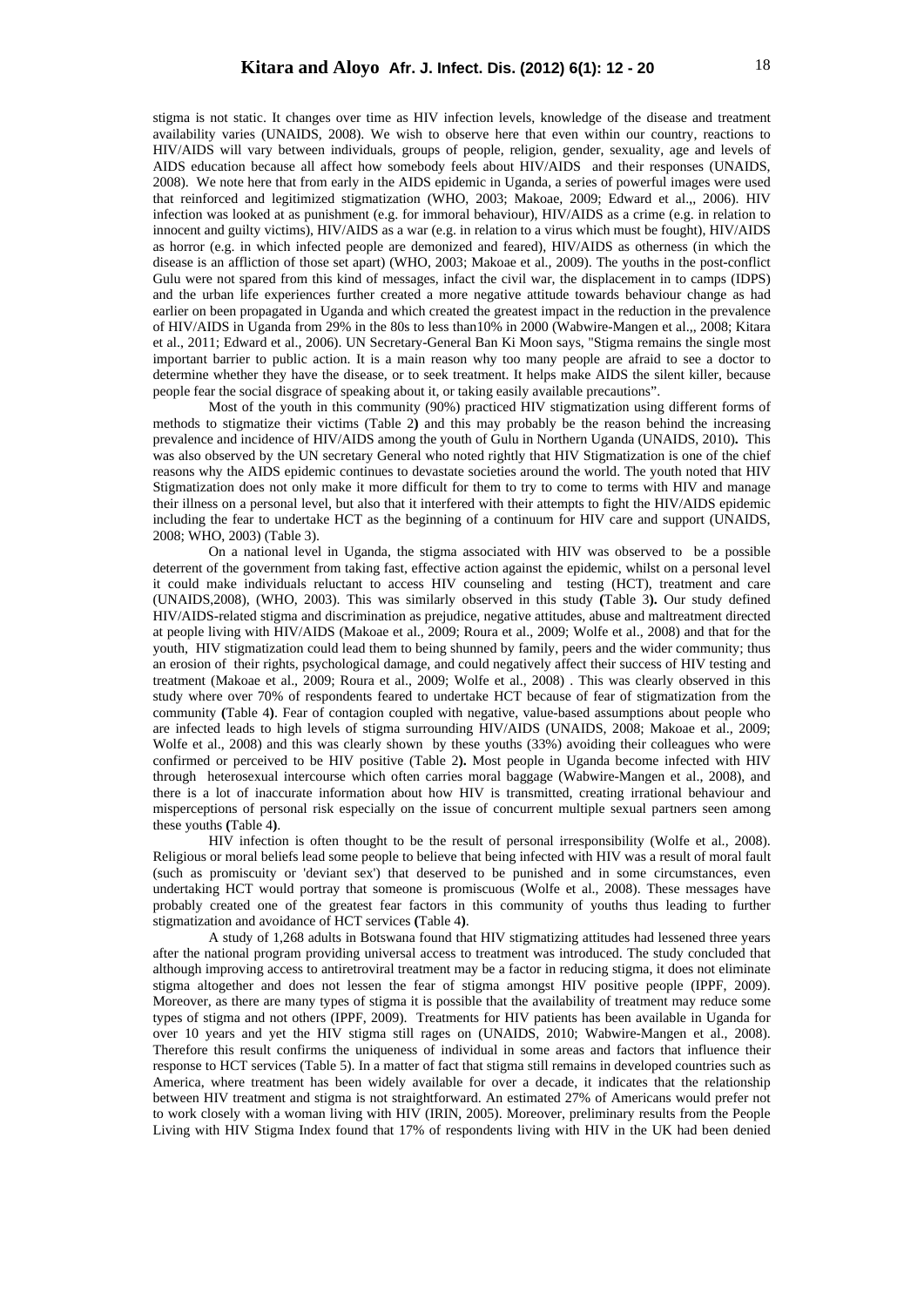health care and that verbal harassment or assault had been experienced by 21% of respondents (Ogden and Nyblade, 2005; UNAIDS, 2010). These extreme responses though were not experienced among the respondents in our study.

HIV-related stigma and discrimination severely hamper efforts to effectively fight the HIV/AIDS epidemic. Fear of discrimination often prevents people from seeking HCT and treatment for AIDS or from admitting their HIV status publicly (Table 4). People with or suspected of having HIV may be forced from home by their families and rejected by their friends and colleagues (Table 4). Denial goes hand in hand with discrimination, with many people continuing to deny that HIV exists in their communities and in individuals (Mugyenyi, 2008).

We take note that our study showed that most respondents had two or more sexual partners simultaneously while only a quarter had a single partner in the last five years. Many youths in Uganda feel that they are invincible and that nothing bad will happen to them; many more still belief that HIV does not cause AIDS (Mugyenyi, 2010; Wambayi, 2005). Only a third of the respondents had ever undertaken HCT (Table 3).

Young people in Uganda will remain at the centre of the HIV/AIDS epidemic in terms of rates of infection, vulnerability, impact, and potential for change (UNAIDS, 2008). They have grown up in a world changed by AIDS but many still lack comprehensive and correct knowledge about how to prevent HIV infection. They are disproportionately affected in the HIV pandemic (Kitara et al., 2011). They face the economic and social impact of HIV/AIDS on families, communities, and nations, and they are at the centre of prevention actions (Kitara et al., 2011). Where young people are well informed of HIV risks and prevention strategies, they are changing their behaviour in ways that reduces their vulnerability (UNAIDS, 2008).

 The vast majority of HIV infections in Uganda occur in the population segment between ages 15 and 49 years (UNAIDS, 2010). Most males were unwilling to come to know their HIV status (Kitara et al., 2011). Often they had a negative attitude towards the services offered by voluntary counseling and HIV/AIDS testing (HCT) for fear of status being revealed that they were HIV positive and therefore stigmatized (Mugyenyi, 2008; Kitara et al., 2011). The fear and prejudice that lie at the core of the HIV/AIDS-related discrimination needs to be tackled at the individual, community and national levels, with AIDS education playing a crucial role (Ban Ki-moon, 2008a), (UNSS, 2004/05; Kitara et al., 2011). A more enabling environment needs to be created to increase the visibility of people with HIV/AIDS as a 'normal' part of any society (IRIN, 2005; Ban Ki-moon, 2008b; UNSS, 2004/05). The task is to confront the fear-based messages and biased social attitudes, in order to reduce the discrimination and stigmatization of people living with HIV/AIDS (UNAIDS, 2010; UNSS, 2004/05).

#### **Conclusion**

 There is adequate knowledge on HCT, good attitude, adequate access to HCT centres but poor practices among the youths. There is a very high level of HIV stigmatization amongst the youths (90%) preventing them from undertaking HCT.

# **Recommendation**

 The Uganda Ministry of Health should strengthen the monitoring of HCT services in all the health facilities and design a focused program to target the youths and discourage them from using stigmatization as HIV prevention strategy. Since HIV/AIDS is a social problem, its prevention can best be achieved through persuasion of the youth towards behaviour change. More emphasis should be laid on the psychosocial support of the youths to overcome HIV/AIDS stigmatization. African border towns and cities should watch out on the unique situation experienced by the youths in such sites. Gulu being an area in the post-conflict situation and an urban area which is close to the border with South Sudan and in a highway should be targeted with a special support in HIV prevention.

### **Acknowledgement**

We acknowledge the support of Gulu Hospital for the human and financial support for this study.

## **References**

- 1. Annabelle S, Roura M, Zaba B, Todd J, Mark U (2011). Stigma in the Publication of Evidence for Action Policy Briefing balance: Ensuring the roll-out of ART decreases stigma. *Communication initiatives(Ci)Ban* Ki-moon op-ed (2008 a,b). The stigma factor. The Washington Times, New York, USA.
- 2. Ban Ki-moon op-ed (2008 a,b). The stigma factor. The Washington Times